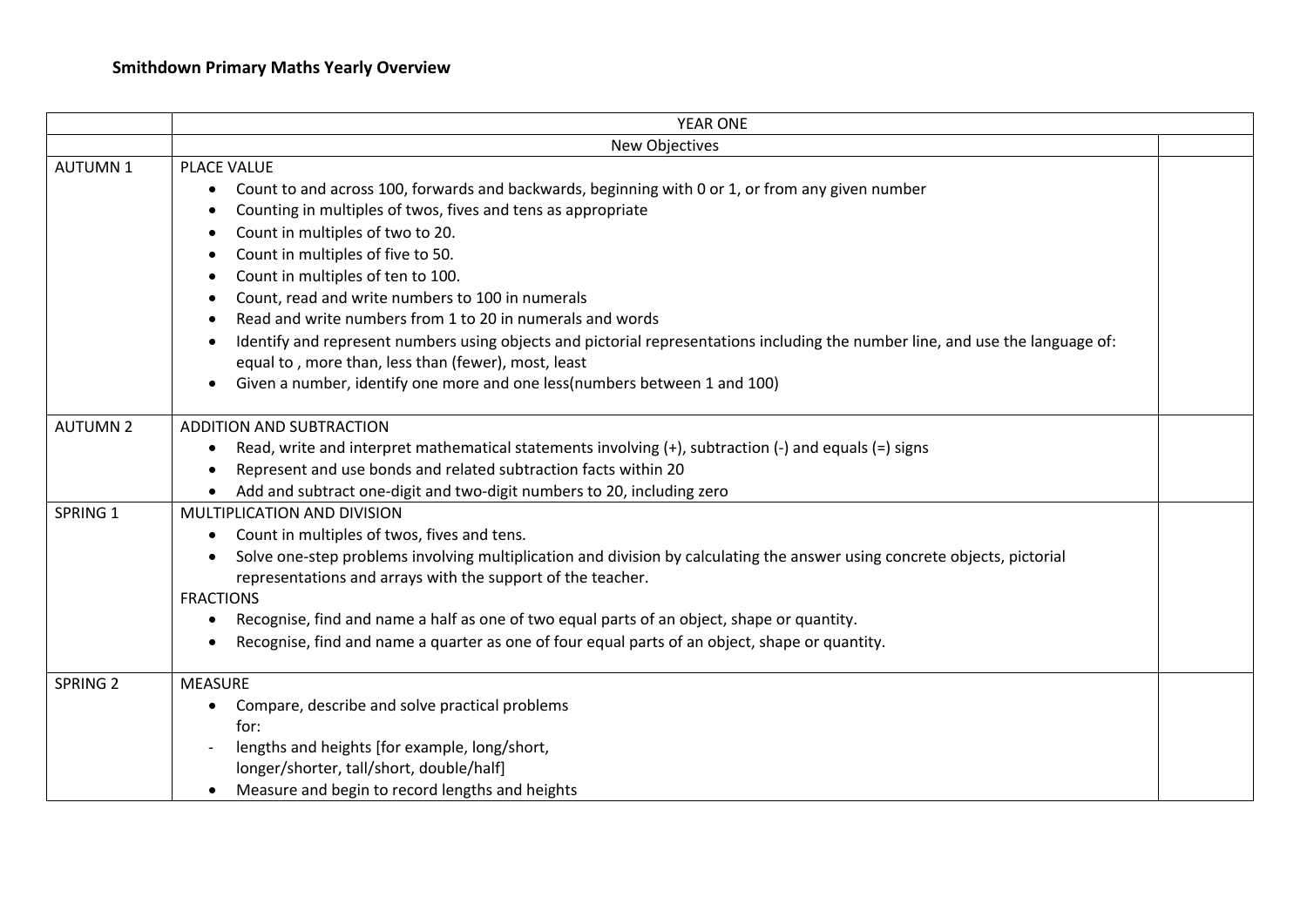| <b>SUMMER 1</b> | Compare, describe and solve practical problems<br>٠<br>for:<br>mass/weight [for example, heavy/light, heavier than, lighter than]<br>Measure and begin to record mass and weight<br>Compare, describe and solve practical problems<br>for:<br>capacity and volume [for example, full/empty, more than, less than, half, half full, quarter]<br>Measure and begin to record capacity and volume<br>Sequence events in chronological order using language [for example, before and after, next, first, today, yesterday, tomorrow,<br>morning,<br>afternoon and evening]<br>Recognise and use language relating to dates,<br>including days of the week, weeks, months and years<br>Tell the time to the hour and half past the hour and draw the hands on a clock face to show these times.<br>Compare, describe and solve practical problems<br>for:<br>time [for example, quicker, slower, earlier, later]<br>Measure and begin to record time (hours,<br>minutes, seconds)<br>Recognise and know the value of different denominations of coins and notes.<br><b>GEOMETRY</b><br>Recognise and name common 2-D shapes, including for example, rectangles, squares circles and triangles<br>Recognise and name common 3-D shapes, including for example, cuboids, cubes pyramids and spheres<br>Describe position, direction and movement, including whole, half, quarter and three-quarter turn |  |
|-----------------|--------------------------------------------------------------------------------------------------------------------------------------------------------------------------------------------------------------------------------------------------------------------------------------------------------------------------------------------------------------------------------------------------------------------------------------------------------------------------------------------------------------------------------------------------------------------------------------------------------------------------------------------------------------------------------------------------------------------------------------------------------------------------------------------------------------------------------------------------------------------------------------------------------------------------------------------------------------------------------------------------------------------------------------------------------------------------------------------------------------------------------------------------------------------------------------------------------------------------------------------------------------------------------------------------------------------------------------------------------------------------------------------------|--|
| <b>SUMMER 2</b> |                                                                                                                                                                                                                                                                                                                                                                                                                                                                                                                                                                                                                                                                                                                                                                                                                                                                                                                                                                                                                                                                                                                                                                                                                                                                                                                                                                                                  |  |

| YEAR TWO<br>.<br>. |
|--------------------|
|--------------------|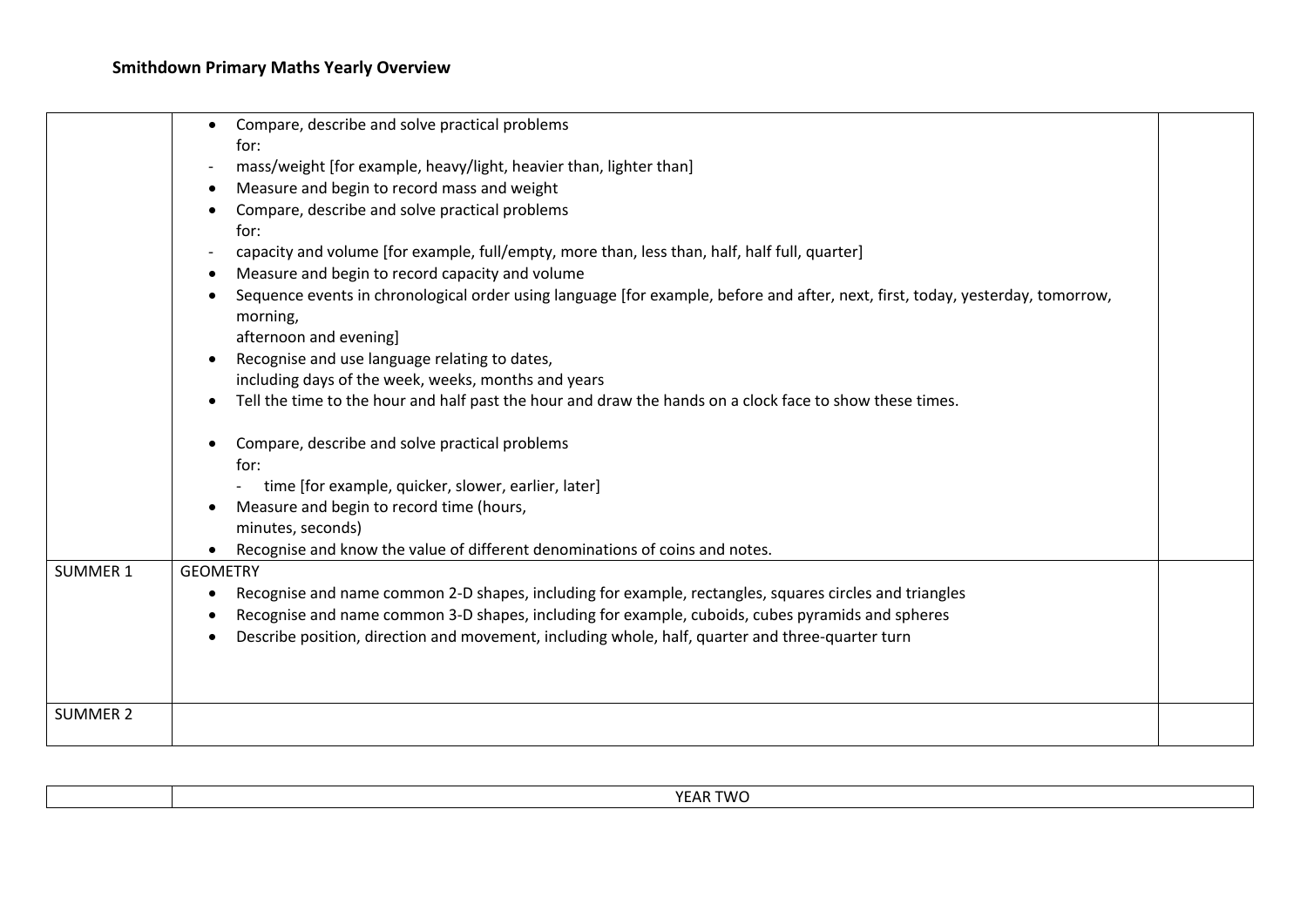| KPI's           | New Objectives                                                                                                                                                                                                       |
|-----------------|----------------------------------------------------------------------------------------------------------------------------------------------------------------------------------------------------------------------|
| <b>AUTUMN1</b>  | PLACE VALUE                                                                                                                                                                                                          |
|                 | Count in steps of 2, 3 and 5 from 0 and in tens from any number, forward and backward (solve problems involving counting)<br>$\bullet$<br>Recognise the place value of each digit in a two-digit number (tens, ones) |
|                 | Read and write numbers to at least 100 in numeral and in words                                                                                                                                                       |
|                 | Compare and order numbers from 0 up to 100; use < > and = signs                                                                                                                                                      |
|                 | Identify, represent and estimate numbers using different representations, including the number line                                                                                                                  |
|                 | Use place value and number facts to solve problems (place value)<br>$\bullet$                                                                                                                                        |
|                 | ADDITION AND SUBTRACTION                                                                                                                                                                                             |
|                 | Recall and use addition and subtraction facts to 20 fluently, and derive and use related facts up to 100<br>$\bullet$                                                                                                |
|                 | Recognise odd and even numbers<br>٠                                                                                                                                                                                  |
|                 | Recognise and use the inverse relationship between addition and subtraction and use this to check calculations and solve missing number<br>problems                                                                  |
|                 | Add and subtract numbers using concrete objects pictorial representations including;<br>$\bullet$                                                                                                                    |
|                 | A two-digit number and ones                                                                                                                                                                                          |
|                 | A two-digit number and tens                                                                                                                                                                                          |
|                 | Two two-digit numbers                                                                                                                                                                                                |
|                 | Adding three one-digit numbers                                                                                                                                                                                       |
|                 | Add and subtract numbers mentally, including;                                                                                                                                                                        |
|                 | A two-digit number and ones                                                                                                                                                                                          |
|                 | A two-digit number and tens                                                                                                                                                                                          |
|                 | Two two-digit numbers                                                                                                                                                                                                |
|                 | Adding three one-digit numbers                                                                                                                                                                                       |
|                 | Show that addition of two numbers can be done in any order (commutative) and subtraction of one number from another cannot                                                                                           |
|                 | Solve problems with addition and subtraction;                                                                                                                                                                        |
|                 | Using concrete objects and pictorial representations, including those involving numbers, quantities and measures<br>Applying their increasing knowledge of mental and written methods                                |
|                 | Recognise and use the inverse relationship between addition and subtraction and use this to check calculations and solve missing number<br>$\bullet$<br>problems                                                     |
| <b>AUTUMN 2</b> | PLACE VALUE                                                                                                                                                                                                          |
|                 | • Count in steps of 2, 3 and 5 from 0 and in tens from any number, forward and backward (solve problems involving counting)                                                                                          |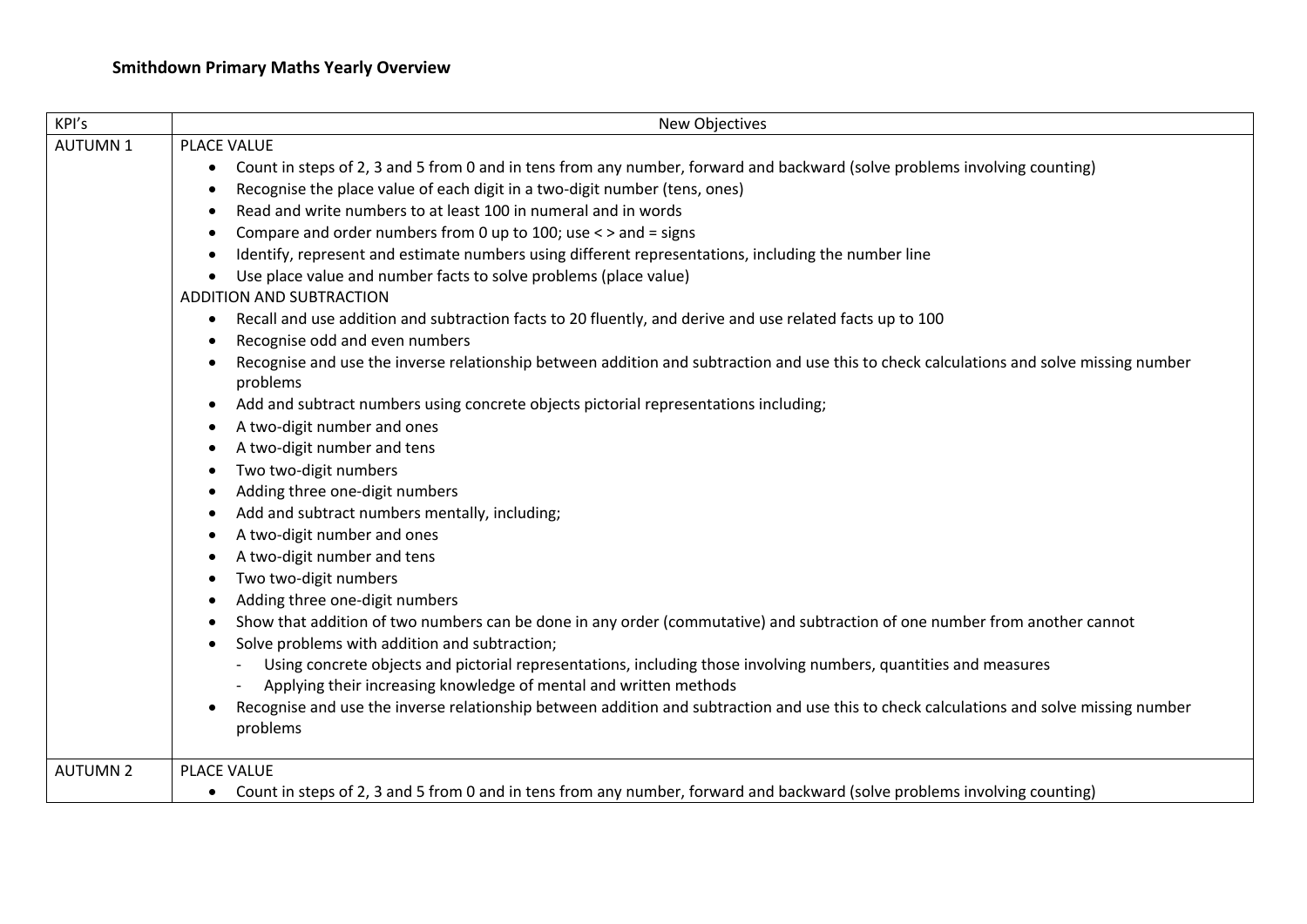- Recognise the place value of each digit in a two-digit number (tens, ones)
- Read and write numbers to at least 100 in numeral and in words
- Compare and order numbers from 0 up to 100; use  $\lt$  > and = signs
- Identify, represent and estimate numbers using different representations, including the number line
- Use place value and number facts to solve problems (place value)

## ADDITION AND SUBTRACTION

- Recall and use addition and subtraction facts to 20 fluently, and derive and use related facts up to 100
- Recognise odd and even numbers
- Recognise and use the inverse relationship between addition and subtraction and use this to check calculations and solve missing number problems
- Add and subtract numbers using concrete objects pictorial representations including;
- A two-digit number and ones
- A two-digit number and tens
- Two two-digit numbers
- Adding three one-digit numbers
- Add and subtract numbers mentally, including;
- A two-digit number and ones
- A two-digit number and tens
- Two two-digit numbers
- Adding three one-digit numbers
- Show that addition of two numbers can be done in any order (commutative) and subtraction of one number from another cannot
- Solve problems with addition and subtraction;
	- Using concrete objects and pictorial representations, including those involving numbers, quantities and measures
	- Applying their increasing knowledge of mental and written methods
- Recognise and use the inverse relationship between addition and subtraction and use this to check calculations and solve missing number problems

MULTIPLICATION AND DIVISION

- Recall and use multiplication and division facts for 2, 5 and 10 multiplication tables including recognising odd and even numbers
- Calculate mathematical statements for multiplication and division within the multiplication tables and write them using the multiplication (x),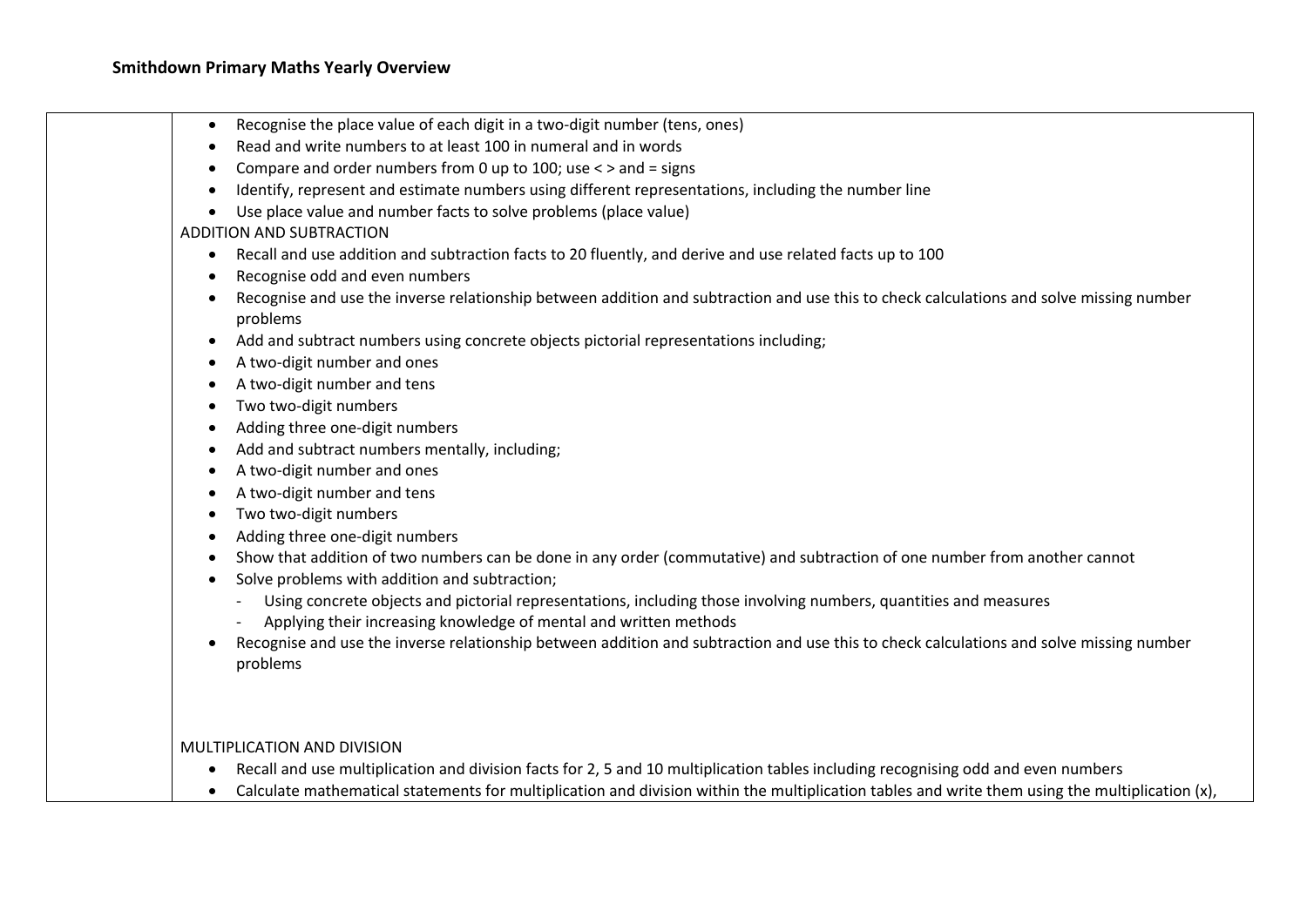|                     | division $(\div)$ and equals $(=)$ signs                                                                                                                                                                                                                               |
|---------------------|------------------------------------------------------------------------------------------------------------------------------------------------------------------------------------------------------------------------------------------------------------------------|
|                     | Show that multiplication of two numbers can be done in any order (commutative) and division of one number by another cannot<br>$\bullet$                                                                                                                               |
|                     | Solve problems involving multiplication and division, using materials, arrays, repeated addition, mental methods, and multiplication and division                                                                                                                      |
|                     | facts, including problems in contexts.                                                                                                                                                                                                                                 |
|                     |                                                                                                                                                                                                                                                                        |
| SPRING 1            | MULTIPLICATION AND DIVISION                                                                                                                                                                                                                                            |
|                     | Recall and use multiplication and division facts for 2, 5 and 10 multiplication tables including recognising odd and even numbers<br>$\bullet$                                                                                                                         |
|                     | Calculate mathematical statements for multiplication and division within the multiplication tables and write them using the multiplication (x),<br>division $(\div)$ and equals $(=)$ signs                                                                            |
|                     | Show that multiplication of two numbers can be done in any order (commutative) and division of one number by another cannot<br>$\bullet$                                                                                                                               |
|                     | Solve problems involving multiplication and division, using materials, arrays, repeated addition, mental methods, and multiplication and division<br>$\bullet$<br>facts, including problems in contexts.                                                               |
|                     | <b>FRACTIONS</b>                                                                                                                                                                                                                                                       |
|                     | Recognise, find, name and write fractions $1/3$ , $\frac{1}{4}$ , $2/4$ and $\frac{1}{4}$ of a length, shape set of objects or quantity<br>$\bullet$                                                                                                                   |
|                     | Write simple fraction for example, $\frac{1}{2}$ of 6 = 3 and recognise the equivalence of 2/4 and $\frac{1}{2}$                                                                                                                                                       |
|                     | <b>MEASURE</b>                                                                                                                                                                                                                                                         |
|                     | Choose and use appropriate standard units to estimate and measure length/height in any direction (m/cm); mass (kg/g); temperature (°C);<br>$\bullet$<br>capacity (litres/ml) to the nearest appropriate unit, using rulers, scales, thermometers and measuring vessels |
|                     | Compare and order lengths, mass, volume/capacity and record the results using >, < and =<br>$\bullet$                                                                                                                                                                  |
|                     | Recognise and use symbols for pounds $(E)$ and pence (p); combine amounts to make a particular value                                                                                                                                                                   |
|                     | Find different combinations of coins that equal the same amounts of money<br>$\bullet$                                                                                                                                                                                 |
|                     | Solve simple problems in a practical context involving addition and subtraction of money of the same unit, including giving change<br>$\bullet$<br>Compare and sequence intervals of time<br>$\bullet$                                                                 |
|                     | Know the number of minutes in an hour and the number of hours in a day.                                                                                                                                                                                                |
|                     | Tell and write the time to five minutes, including quarter past/to the hour and draw the hands on a clock face to show these times.                                                                                                                                    |
|                     |                                                                                                                                                                                                                                                                        |
|                     |                                                                                                                                                                                                                                                                        |
| SPRING <sub>2</sub> | <b>GEOMETRY</b>                                                                                                                                                                                                                                                        |
|                     | Identify and describe the properties of 2-D shapes, including the number of sides and line symmetry in a vertical line<br>$\bullet$                                                                                                                                    |
|                     | Identify and describe the properties of 3-D shapes, including the number of edges, vertices and faces<br>$\bullet$                                                                                                                                                     |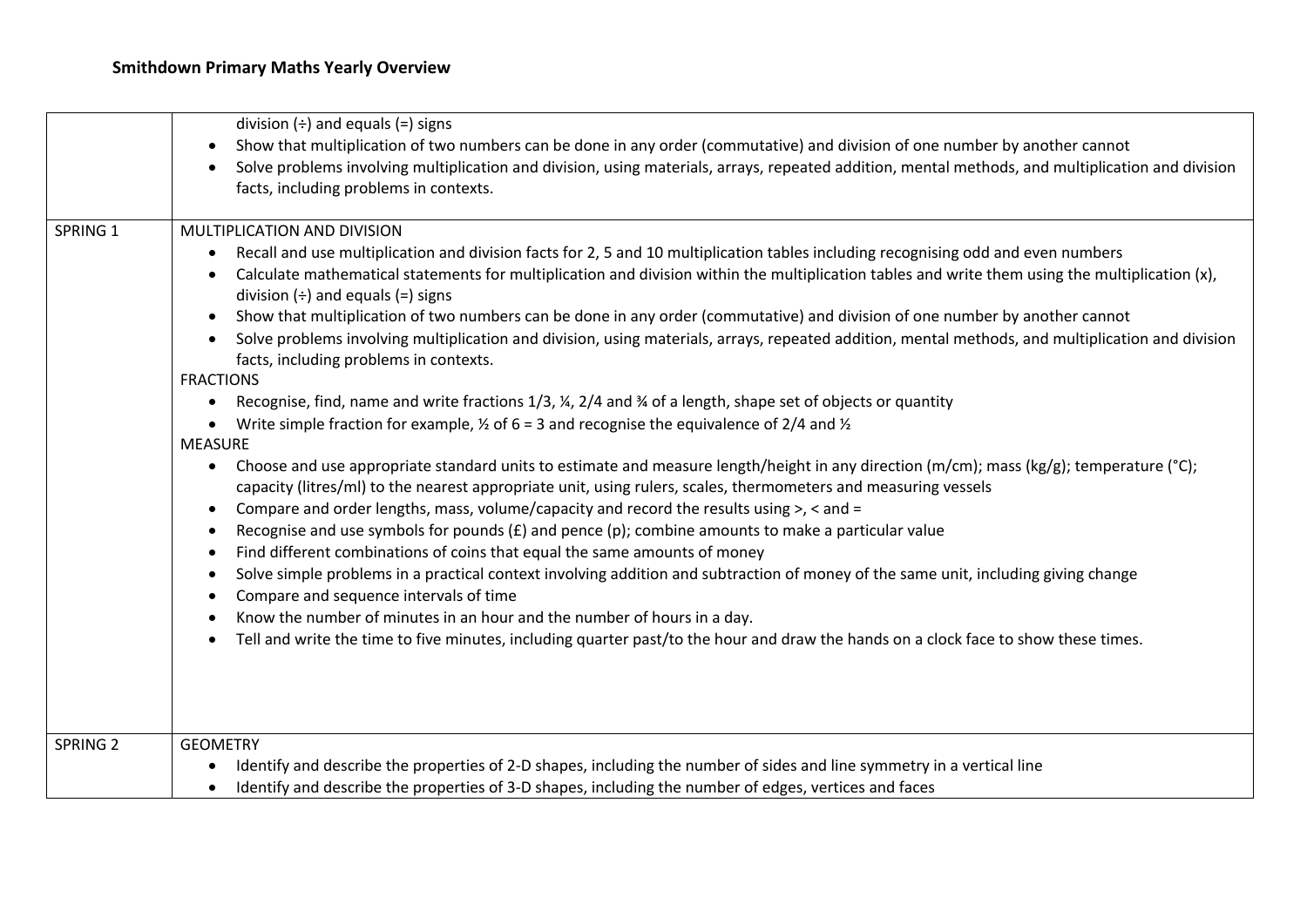## **Smithdown Primary Maths Yearly Overview**

|                 | Identify 2-D shapes on the surface of 3-D shapes, [for example, a circle on a cylinder and a triangle on a pyramid]<br>$\bullet$              |
|-----------------|-----------------------------------------------------------------------------------------------------------------------------------------------|
|                 | Compare and sort common 2-D and 3-D shapes and everyday objects.                                                                              |
|                 | Order and arrange combinations of mathematical objects in patterns and sequences                                                              |
|                 | Use mathematical vocabulary to describe position, direction and movement, including movement in a straight line and distinguishing<br>$\circ$ |
|                 | between rotation as a turn and in terms of right angles for quarter, half and three quarter turns (clockwise and anti-clockwise).             |
| <b>SUMMER 1</b> | <b>STATISTICS</b>                                                                                                                             |
|                 | Interpret and construct simple pictograms, tally charts, block diagrams and simple tables<br>$\bullet$                                        |
|                 | Ask and answer simple questions by counting the number of objects in each category and sorting the categories by quantity                     |
|                 | Ask and answer simple questions by counting the number of objects in each category and sorting the categories by quantity                     |
|                 | Ask and answer questions about totalling and comparing categorical data<br>٠                                                                  |
|                 |                                                                                                                                               |
| <b>SUMMER 2</b> |                                                                                                                                               |
|                 |                                                                                                                                               |
|                 |                                                                                                                                               |
|                 |                                                                                                                                               |
|                 |                                                                                                                                               |
|                 |                                                                                                                                               |
|                 |                                                                                                                                               |
|                 |                                                                                                                                               |
|                 |                                                                                                                                               |
|                 |                                                                                                                                               |
|                 |                                                                                                                                               |
|                 |                                                                                                                                               |
|                 |                                                                                                                                               |
|                 |                                                                                                                                               |
|                 |                                                                                                                                               |
|                 |                                                                                                                                               |
|                 | YEAR THREE                                                                                                                                    |
| KPI's           | New Objectives                                                                                                                                |
| <b>AUTUMN1</b>  | PLACE VALUE                                                                                                                                   |
|                 | Count in multiples of 4, 8, 50 and 100;<br>$\bullet$                                                                                          |
|                 |                                                                                                                                               |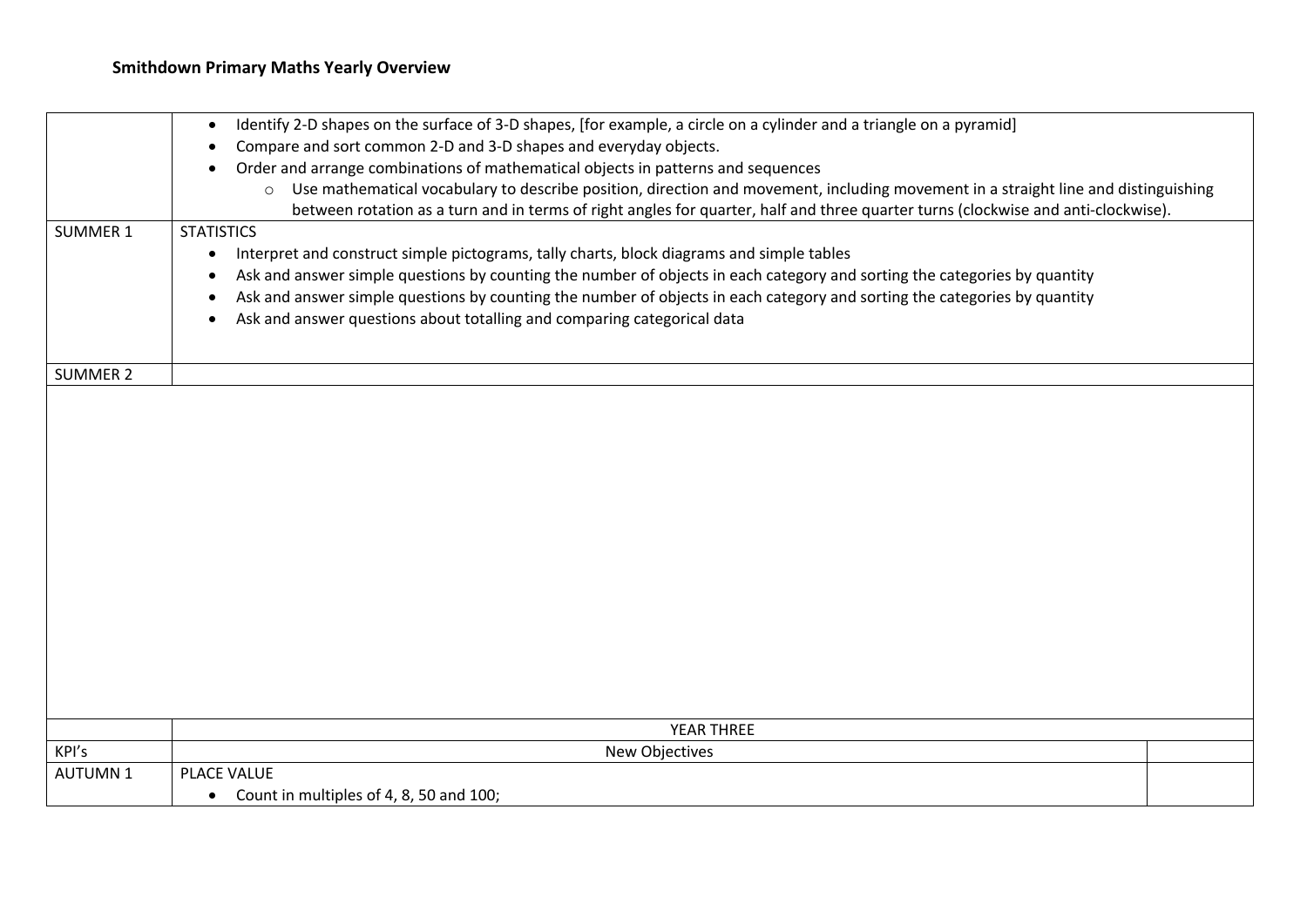|                 | Find 10 or 100 more or less than a given number.                                                                                 |  |
|-----------------|----------------------------------------------------------------------------------------------------------------------------------|--|
|                 | Recognise the place value of each digit in a three - digit number (hundreds, tens and ones)                                      |  |
|                 | Compare and order numbers to 1000                                                                                                |  |
|                 | Identify, represent and estimate numbers using different representations e.g. Numicon, counting sticks, cubes, 100 squares etc.  |  |
|                 | Read and write numbers up to 1000 in numerals and words                                                                          |  |
|                 | Solve number problems and practical problems involving the ideas from number and place value.                                    |  |
|                 | ADDITION AND SUBTRACTION                                                                                                         |  |
|                 | Add and subtract numbers mentally, including:<br>$\bullet$                                                                       |  |
|                 | A three-digit number and ones                                                                                                    |  |
|                 | A three digit number and tens                                                                                                    |  |
|                 | A three digit number and hundreds                                                                                                |  |
|                 | Add and subtract numbers with up to three digits, using formal written methods of columnar addition and subtraction              |  |
|                 | Estimate the answer to a calculation and use inverse operations to check answers                                                 |  |
|                 | Solve problems including missing number problems, using number facts, place value and more complex addition and subtraction      |  |
| <b>AUTUMN 2</b> | ADDITION AND SUBTRACTION                                                                                                         |  |
|                 | Add and subtract numbers mentally, including:                                                                                    |  |
|                 | A three-digit number and ones                                                                                                    |  |
|                 | A three digit number and tens                                                                                                    |  |
|                 | A three digit number and hundreds                                                                                                |  |
|                 | Add and subtract numbers with up to three digits, using formal written methods of columnar addition and subtraction              |  |
|                 | Estimate the answer to a calculation and use inverse operations to check answers                                                 |  |
|                 | Solve problems including missing number problems, using number facts, place value and more complex addition and subtraction      |  |
|                 |                                                                                                                                  |  |
|                 |                                                                                                                                  |  |
|                 | MULTIPLICATION AND DIVISION                                                                                                      |  |
|                 | Recall and use multiplication and division facts for 3, 4 and 8 multiplication tables<br>$\bullet$                               |  |
|                 | Write and calculate mathematical statement for multiplication and division using the multiplication tables that they know,       |  |
|                 | including for two-digit numbers times one-digit numbers, using mental and progressing into formal written methods                |  |
|                 | Solve problems, including missing number problems, involving multiplication and division, including integer scaling problems and |  |
|                 | correspondence problems in which n objects are connected to m objects                                                            |  |
| SPRING 1        | MULTIPLICATION AND DIVISION                                                                                                      |  |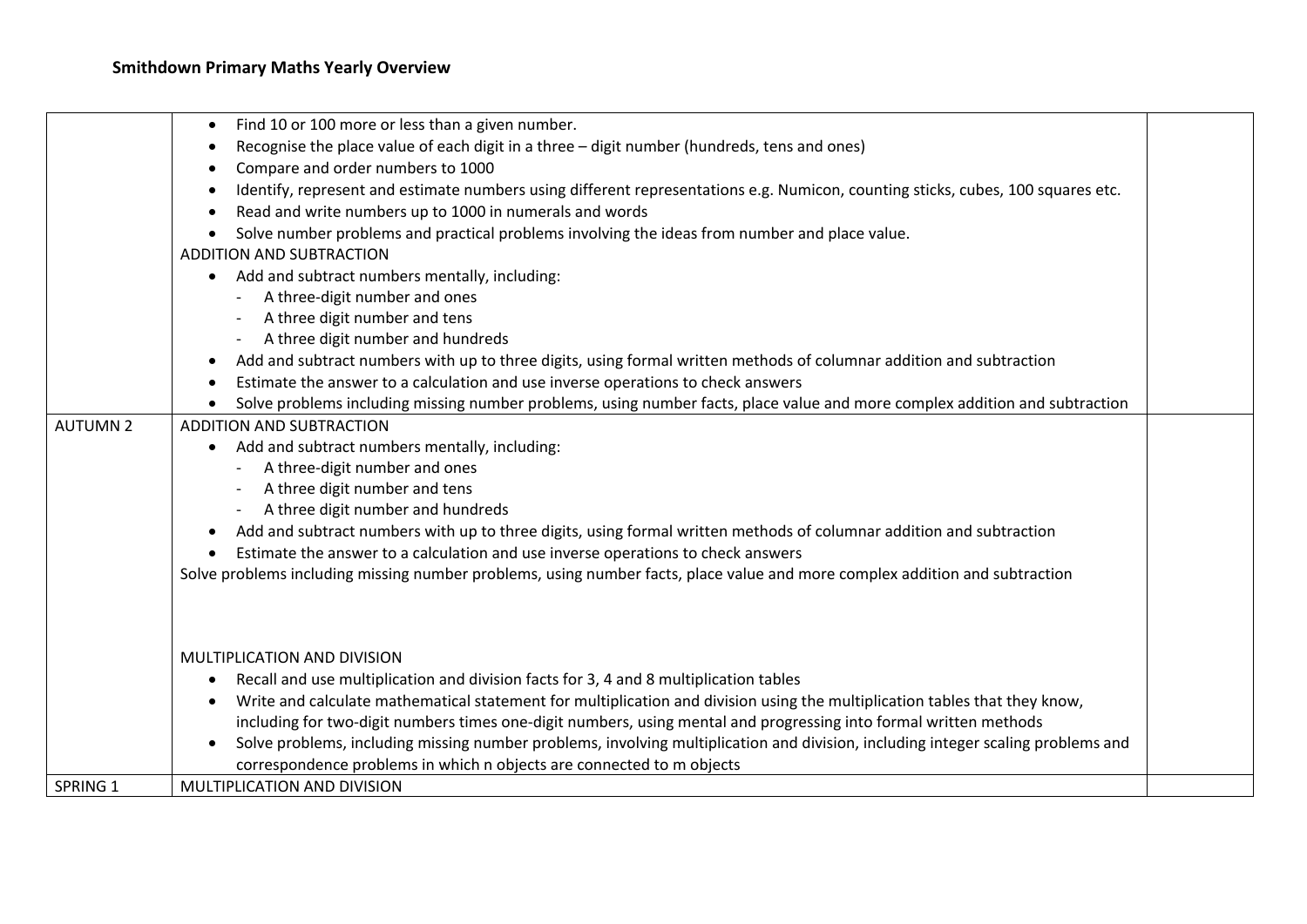|                     | Recall and use multiplication and division facts for 3, 4 and 8 multiplication tables<br>$\bullet$<br>Write and calculate mathematical statement for multiplication and division using the multiplication tables that they know,<br>$\bullet$<br>including for two-digit numbers times one-digit numbers, using mental and progressing into formal written methods<br>Solve problems, including missing number problems, involving multiplication and division, including integer scaling problems and<br>correspondence problems in which n objects are connected to m objects<br><b>FRACTIONS AND DECIMALS</b><br>Count up and down in tenths; recognise that tenths arise from dividing an object into 10 equal parts and dividing one-digit<br>$\bullet$<br>numbers or quantities by 10<br>Recognise, find and write fractions of a discrete set of objects: unit fractions and non-unit fractions with small denominators<br>$\bullet$                                                                                                                                                                                                                    |  |
|---------------------|----------------------------------------------------------------------------------------------------------------------------------------------------------------------------------------------------------------------------------------------------------------------------------------------------------------------------------------------------------------------------------------------------------------------------------------------------------------------------------------------------------------------------------------------------------------------------------------------------------------------------------------------------------------------------------------------------------------------------------------------------------------------------------------------------------------------------------------------------------------------------------------------------------------------------------------------------------------------------------------------------------------------------------------------------------------------------------------------------------------------------------------------------------------|--|
|                     | Recognise and use fractions as numbers: unit fractions and non-unit fractions with small denominators<br>$\bullet$<br>Recognise and show, using diagrams, equivalent fractions with small denominators (halves, quarters, thirds)<br>$\bullet$<br>Compare and order unit fractions, and fractions with the same denominators<br>$\bullet$<br>Solve problems involving fractions                                                                                                                                                                                                                                                                                                                                                                                                                                                                                                                                                                                                                                                                                                                                                                                |  |
| SPRING <sub>2</sub> | <b>MEASURE</b><br>Measure, compare, add and subtract: lengths (m/cm/mm); mass (kg/g); volume/capacity (l/ml)<br>$\bullet$<br>Measure the perimeter of simple 2-D shapes<br>$\bullet$<br>Add and subtract amounts of money to give change, using both £ and p in practical contexts<br>$\bullet$<br>Add and subtract: lengths (m/cm/mm); mass (kg/g); volume/capacity (l/ml)<br>$\bullet$<br>Tell and write the time from an analogue clock, including using Roman numerals from I to XII, and 12-hour and 24-hour clocks<br>$\bullet$<br>Estimate and read time with increasing accuracy to the nearest minute; record and compare time in terms of seconds, minutes,<br>$\bullet$<br>hours and o'clock; use vocabulary such as am/pm, morning, afternoon, noon and midnight<br>Know the number of seconds in a minute and the number of days in each month, year and leap year<br>$\bullet$<br>Compare duration of events, for example to calculate the time taken by particular events or tasks<br>$\bullet$<br>Compare: lengths (m/cm/mm); mass (kg/g) and volume (l/ml)<br>$\bullet$<br>Measure: lengths (m/cm/mm); mass (kg/g) and volume/capacity (l/ml) |  |
| <b>SUMMER 1</b>     | <b>GEOMETRY</b><br>Draw 2-D shapes and make 3-D shapes using modelling materials; recognise 3-D shapes in different orientations and describe<br>$\bullet$<br>them<br>Recognise that angles are a property of shape or description of a turn<br>$\bullet$<br>Identify right angles, recognise that two right angles make a half turn, three make three quarters of a turn and four a complete<br>turn; identify whether angles are greater than or less                                                                                                                                                                                                                                                                                                                                                                                                                                                                                                                                                                                                                                                                                                        |  |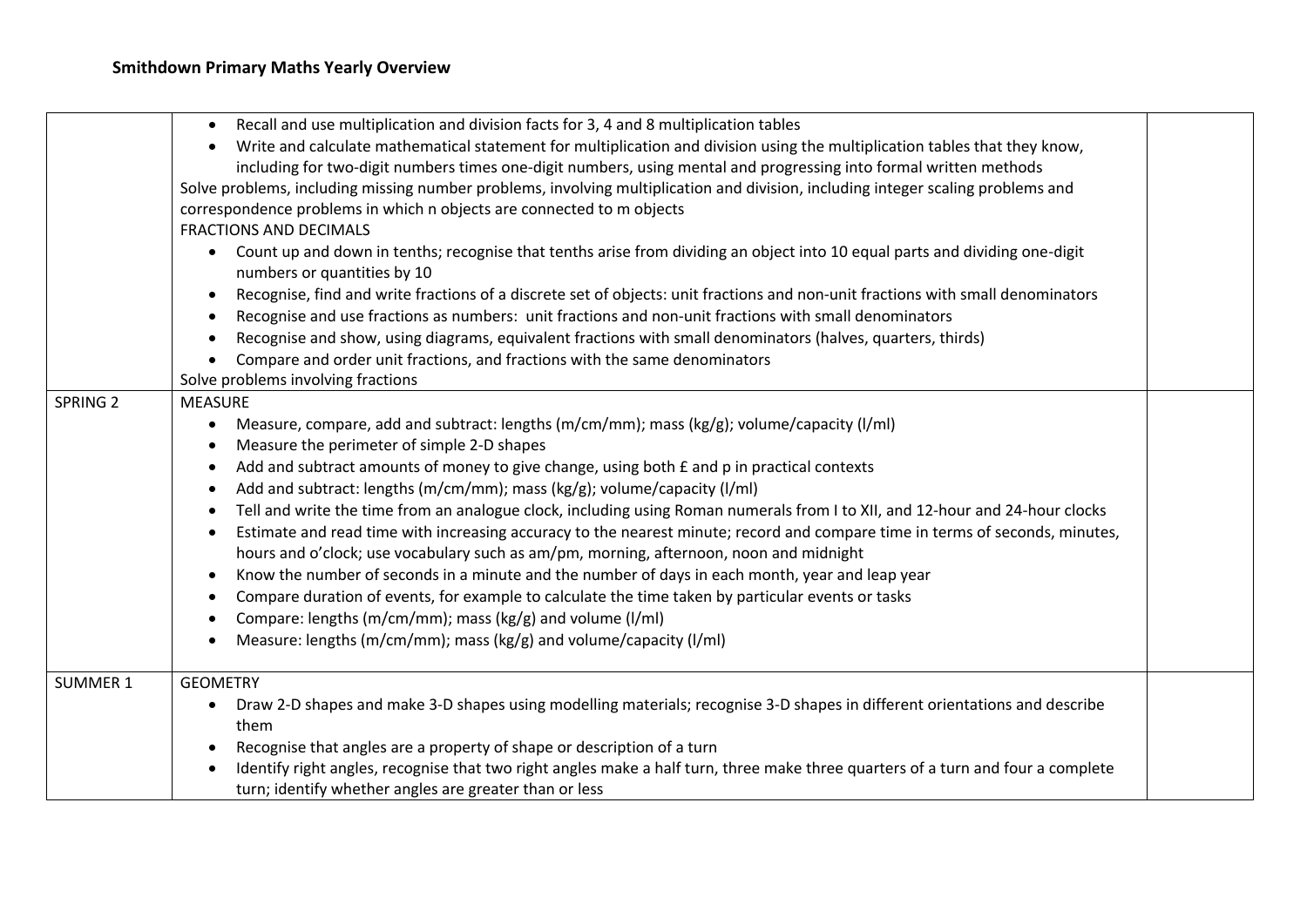|          | than a right angle<br>Identify horizontal and vertical lines and pairs of perpendicular and parallel lines                                                                                                                                                   |  |
|----------|--------------------------------------------------------------------------------------------------------------------------------------------------------------------------------------------------------------------------------------------------------------|--|
| SUMMER 2 | <b>STATISTICS</b><br>Interpret and present data using bar charts, pictograms and tables.<br>Solve one-step and two-step questions such as 'How many more?' and 'How many fewer?' using information presented in scaled bar<br>charts, pictograms and tables. |  |

|                | <b>YEAR FOUR</b>                                                                                     |                 |
|----------------|------------------------------------------------------------------------------------------------------|-----------------|
| KPI's          | New Objectives                                                                                       | KPI's           |
| <b>AUTUMN1</b> | PLACE VALUE                                                                                          | <b>AUTUMN 1</b> |
|                | Count in multiples of 6, 7, 9, 25 and 1000                                                           |                 |
|                | Find 1000 more or less than a given number                                                           |                 |
|                | Count backwards through zero to include negative numbers                                             |                 |
|                | Order and compare numbers beyond 1000                                                                |                 |
|                | Recognise the place value of each digit in a four -digit number (thousands, hundreds, tens and ones) |                 |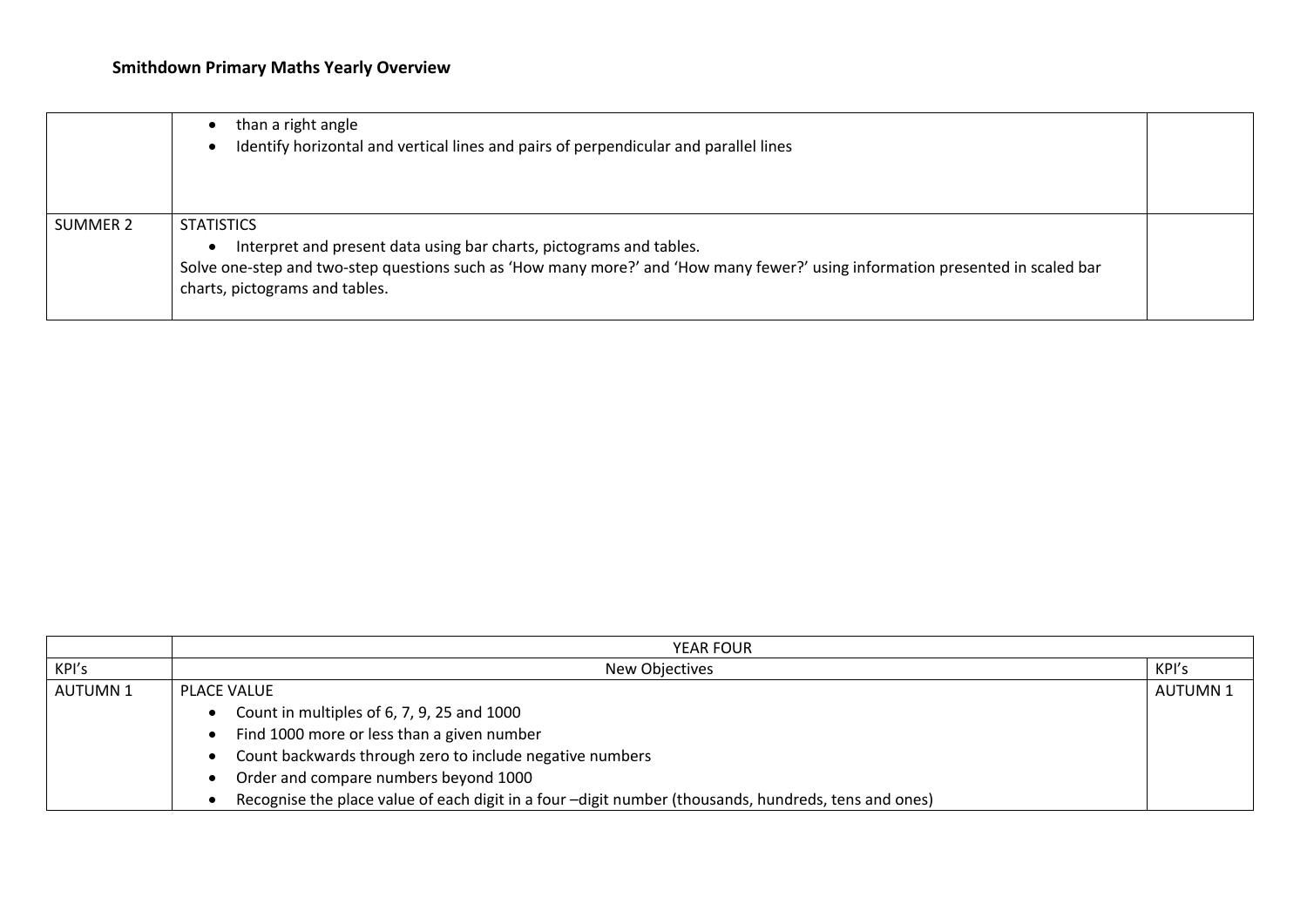|                 | Identify, represent and estimate numbers using different representations<br>$\bullet$                                                                                                                                                         |                     |
|-----------------|-----------------------------------------------------------------------------------------------------------------------------------------------------------------------------------------------------------------------------------------------|---------------------|
|                 | Round any number to the nearest 10, 100 or 1000<br>٠                                                                                                                                                                                          |                     |
|                 | Solve number and practical problems that involve all of the above with increasingly large positive numbers, number and place<br>value                                                                                                         |                     |
| <b>AUTUMN 2</b> | <b>ADDITION AND SUBTRACTION</b>                                                                                                                                                                                                               | <b>AUTUMN 2</b>     |
|                 | Add and subtract numbers with up to four digits using formal written methods of columnar addition and subtraction where<br>$\bullet$<br>appropriate                                                                                           |                     |
|                 | Estimate and use inverse operations to check answers to a calculation<br>$\bullet$                                                                                                                                                            |                     |
|                 | Solve addition and subtraction two - step problems in contexts, deciding which operations and methods to use and why<br>$\bullet$                                                                                                             |                     |
| SPRING 1        | MULTIPLICATION AND DIVISION                                                                                                                                                                                                                   | SPRING 1            |
|                 | Recall multiplication and division facts of multiplication tables up to $12 \times 12$ (6, 7, 9, 11 and 12)<br>$\bullet$                                                                                                                      |                     |
|                 | Use place value, known derived facts to multiply and divide mentally, including; multiplying by - and 1; dividing by 1' multiplying<br>together three numbers                                                                                 |                     |
|                 | Recognise and use factor pairs and commutativity in mental calculations.<br>$\bullet$                                                                                                                                                         |                     |
|                 | Multiply two-digit and three-digit by a one-digit number using formal written layout<br>$\bullet$                                                                                                                                             |                     |
|                 | Solve problems involving multiplying and adding, including using the distributive law to multiply two digit numbers by one digit,<br>integer scaling problems and harder correspondence problems such as n objects are connected to m objects |                     |
|                 |                                                                                                                                                                                                                                               |                     |
| <b>SPRING 2</b> | <b>FRACTIONS AND DECIMALS</b>                                                                                                                                                                                                                 | SPRING <sub>2</sub> |
|                 | Add and subtract fractions with the same denominator<br>$\bullet$                                                                                                                                                                             |                     |
|                 | Recognise and show, using diagrams, families of common equivalent fractions (halves, thirds, quarters, fifths, eights, tenths)<br>٠                                                                                                           |                     |
|                 | Count up and down in hundredths; recognise that hundredths arise when dividing an object by a hundred and dividing tenths by<br>$\bullet$                                                                                                     |                     |
|                 | ten                                                                                                                                                                                                                                           |                     |
|                 | Recognise and write decimal equivalents of any number of tenths or hundredths<br>$\bullet$                                                                                                                                                    |                     |
|                 | Recognise and write decimal equivalents to $\frac{1}{4}$ , 1/2, and $\frac{3}{4}$<br>٠                                                                                                                                                        |                     |
|                 | Find the effect of dividing a one or two digit number by 10 and 100, identifying the value of the digits in the answer as units,<br>tenths and hundredths.                                                                                    |                     |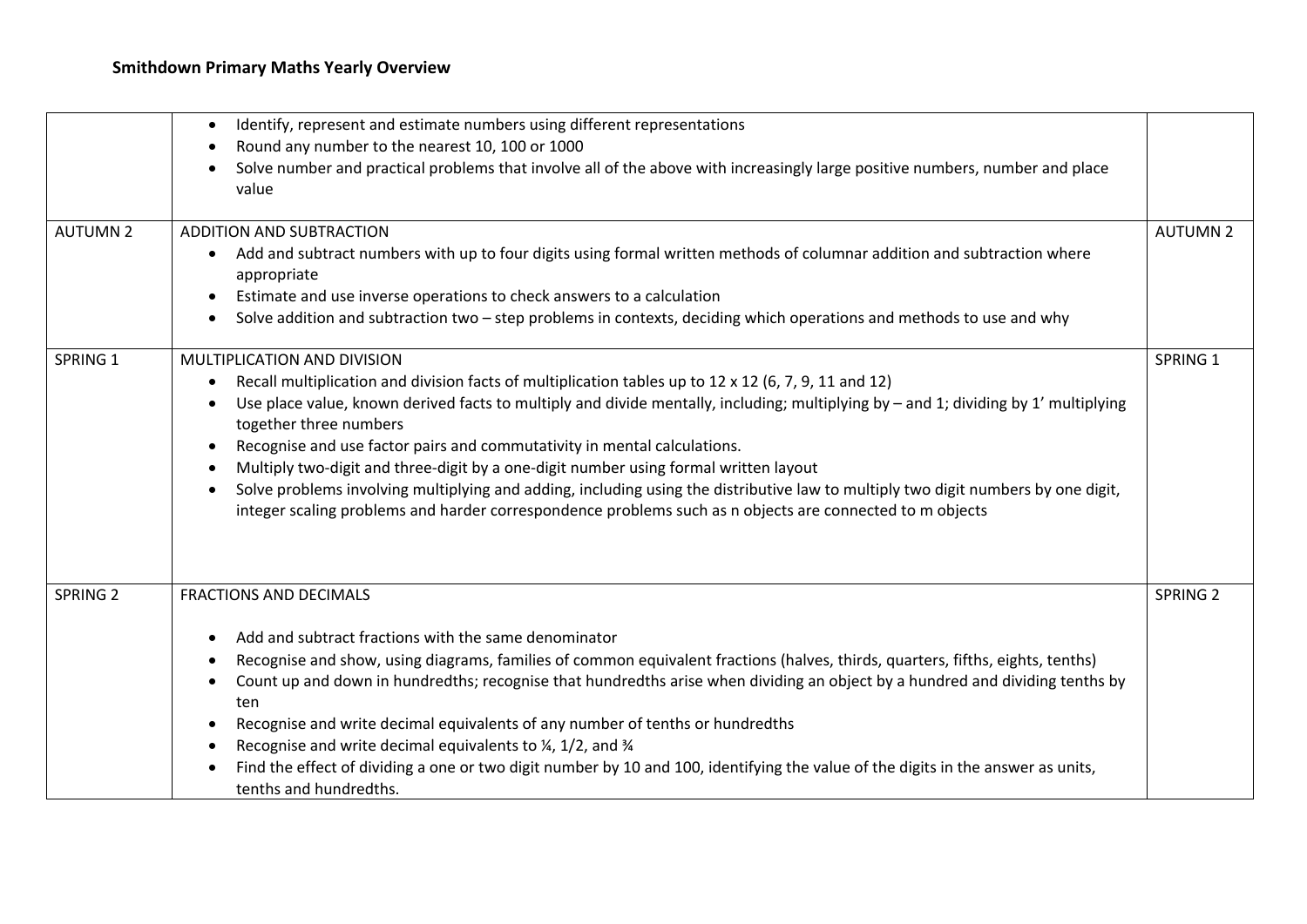|                 | Round decimals with one decimal place to the nearest whole number                                                                     |                 |
|-----------------|---------------------------------------------------------------------------------------------------------------------------------------|-----------------|
|                 | Compare numbers with the same number of decimal places up to two decimal places<br>$\bullet$                                          |                 |
|                 | Solve problems involving increasingly harder fractions to calculate quantities, and fractions to divide quantities, including non-    |                 |
|                 | unit fractions where the answer is a whole number                                                                                     |                 |
|                 |                                                                                                                                       |                 |
|                 | <b>GEOMETRY</b>                                                                                                                       |                 |
|                 | Compare and classify geometric shapes, including quadrilaterals and triangles, based on their properties and sizes<br>$\epsilon$      |                 |
|                 | Identify acute and obtuse angles and compare and order angles up to two right angles                                                  |                 |
|                 | Identify lines of symmetry in 2-D shapes presented in different orientations<br>$\bullet$                                             |                 |
|                 | Complete a simple symmetric figure with respect to a specific line of symmetry                                                        |                 |
|                 | Describe positions on a 2-D grid as coordinates in the first quadrant<br>$\epsilon$                                                   |                 |
|                 | Describe movement between positions as translations of a given unit to the left/right and up/down<br>$\bullet$                        |                 |
|                 | Plot specified points and draw sides to complete a given polygon                                                                      |                 |
| SUMMER 1        | <b>MEASURE</b>                                                                                                                        | <b>SUMMER 1</b> |
|                 | Convert between different units of measure e.g. km to m; hour to minute)                                                              |                 |
|                 | Measure and calculate the perimeter of a rectilinear figure (including squares) in centimetres and metres.<br>$\bullet$               |                 |
|                 | Find the area of rectilinear shapes by counting squares.<br>$\bullet$                                                                 |                 |
|                 | Estimate, compare and calculate different measures, including money in pounds and pence.<br>$\bullet$                                 |                 |
|                 | Read, write and convert time between analogue and digital, 12 and 24- hour clocks<br>$\bullet$                                        |                 |
|                 | Solve simple measure and money problems involving fractions and decimal problems to two decimal places.                               |                 |
|                 | Solve problems, involving converting from hours to minutes; minutes to seconds; years to months; weeks to days.                       |                 |
|                 | <b>STATISTICS</b>                                                                                                                     |                 |
|                 | Interpret and present discrete and continuous data using appropriate graphical methods, including bar charts and time graphs          |                 |
|                 | Solve comparison, sum and difference problems using information presented in bar charts, pictograms, tables and other graphs          |                 |
|                 |                                                                                                                                       |                 |
| <b>SUMMER 2</b> | Read Roman numerals to 100 (I to C)and know that over time, the numeral system changed to include the concept zero and place<br>value | <b>SUMMER 2</b> |
|                 |                                                                                                                                       |                 |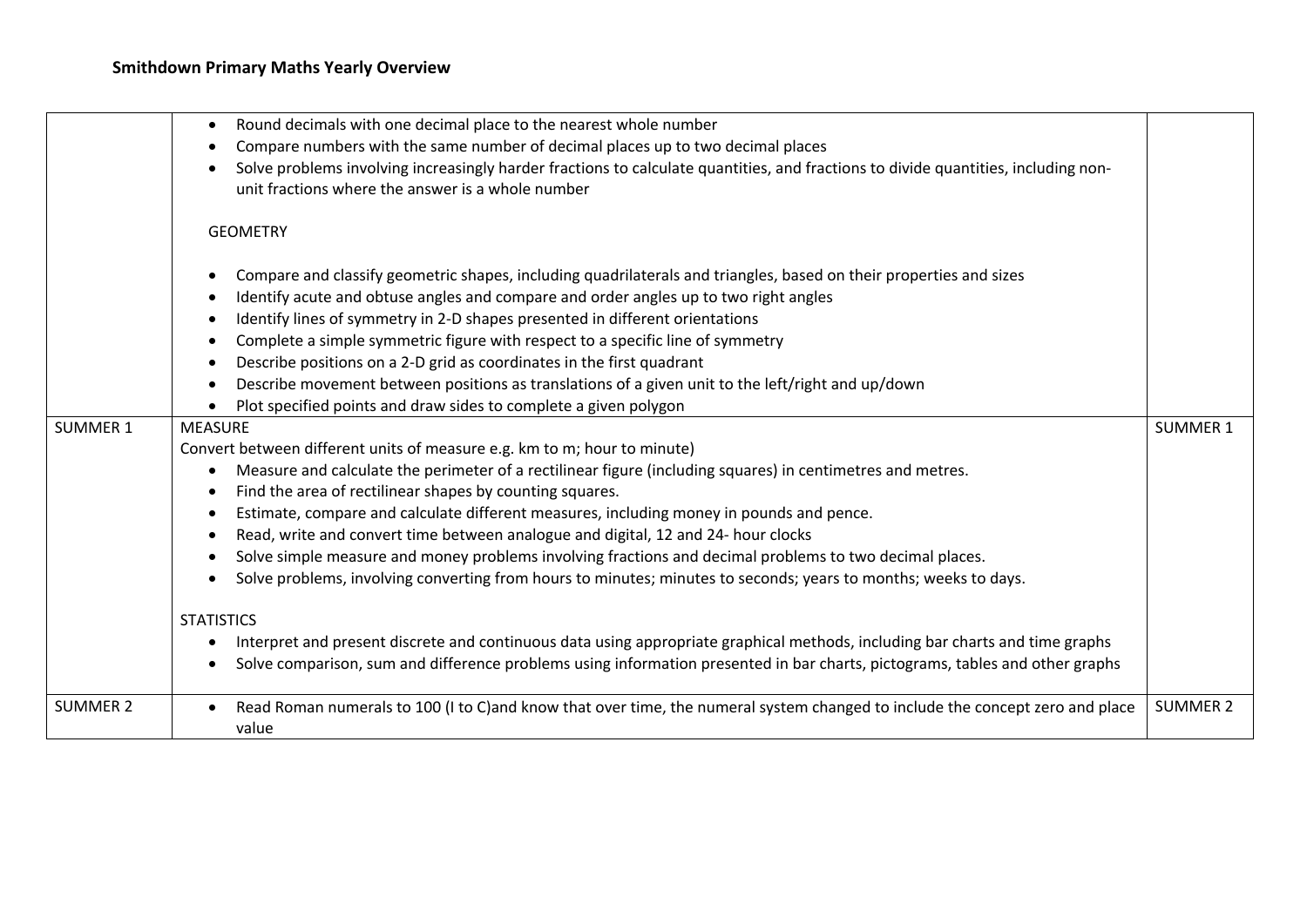|                | YEAR FIVE                                                                                                                                                                                                                                                                                                                                                                                                                                                                                                                                                                                                                                                |  |
|----------------|----------------------------------------------------------------------------------------------------------------------------------------------------------------------------------------------------------------------------------------------------------------------------------------------------------------------------------------------------------------------------------------------------------------------------------------------------------------------------------------------------------------------------------------------------------------------------------------------------------------------------------------------------------|--|
| KPI's          | New Objectives                                                                                                                                                                                                                                                                                                                                                                                                                                                                                                                                                                                                                                           |  |
| <b>AUTUMN1</b> | PLACE VALUE<br>Read, write, order and compare numbers to at least 1,000,000 and determine the value of each digit<br>Count forwards or backwards in steps of powers of 10 for any given number up to 1,000,000<br>Interpret negative numbers in context, count forwards and backwards with positive and negative whole numbers, including<br>through zero<br>Round any number up to 1, 000, 000 to the nearest 10, 100, 1000, 10,000, 100, 000<br>Read Roman numerals to 100 (M) and recognise years written in Roman numerals<br>Solve number problems and practical problems that relate to number above (and place value)<br>ADDITION AND SUBTRACTION |  |
|                | Add and subtract whole numbers with more than 4 digits, including using formal written methods (columnar addition and<br>subtraction)                                                                                                                                                                                                                                                                                                                                                                                                                                                                                                                    |  |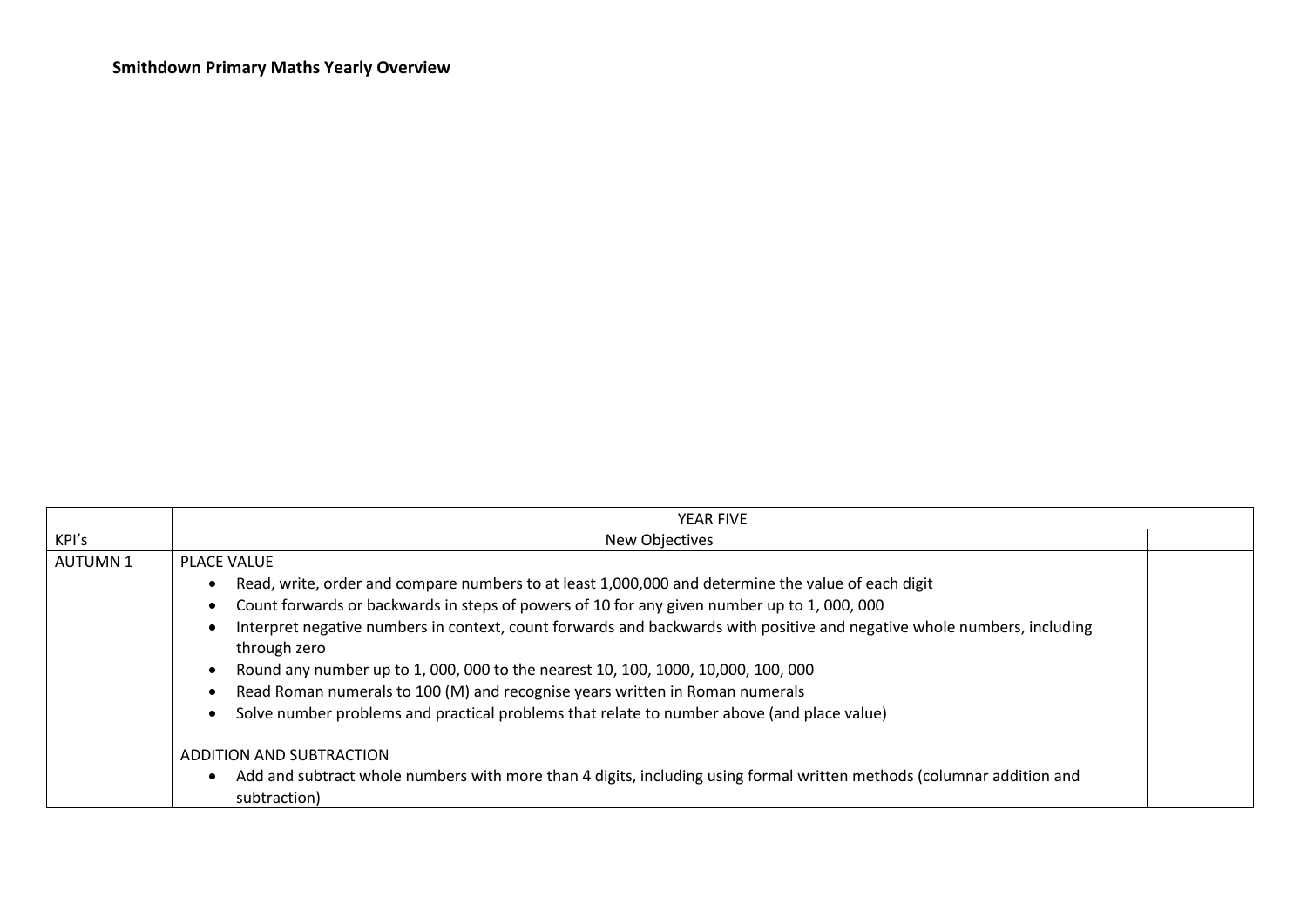## **Smithdown Primary Maths Yearly Overview**

|                 | Add and subtract numbers mentally with increasingly large numbers<br>$\bullet$                                                                                                 |  |
|-----------------|--------------------------------------------------------------------------------------------------------------------------------------------------------------------------------|--|
|                 | Use rounding to check answers to calculations and determine, in the context of a problem, levels of accuracy                                                                   |  |
|                 | Solve addition and subtraction multi – step problems in contexts, deciding which operations and methods to use and why                                                         |  |
| <b>AUTUMN 2</b> | MULTIPLICATION AND DIVISION                                                                                                                                                    |  |
|                 | Identify multiples and factors, including finding all factor pairs of a number, and a common factor of two numbers<br>$\bullet$                                                |  |
|                 | Know and use the vocabulary of prime numbers, prime factors and composite (non-prime) numbers<br>$\bullet$                                                                     |  |
|                 | Establish whether a number up to 100 is a prime and recall prime numbers up to 19                                                                                              |  |
|                 | Multiply numbers up to 4 digits by a one- or two- digit number using a formal written method, including long multiplication for<br>$\bullet$<br>two-digit numbers              |  |
|                 | Multiply and divide numbers mentally drawing upon known facts<br>$\bullet$                                                                                                     |  |
|                 | Divide numbers up to a 4 digits by a one-digit number using formal written method of short division and interpret remainders<br>$\bullet$<br>appropriately for the context     |  |
|                 | Multiply and divide whole numbers and those involving decimals by 10, 100 and 1000<br>$\bullet$                                                                                |  |
|                 | Recognise and use square numbers and cube numbers, and the notation for squared $(2)$ and cubed $(3)$                                                                          |  |
|                 | Solve problems involving multiplication and division including using their knowledge of factors and multiples, squares and cubes<br>$\bullet$                                  |  |
|                 | Solve problems involving addition, subtraction, multiplication and division and a combination of these, including understanding<br>$\bullet$<br>the meaning of the equals sign |  |
| SPRING 1        | FRACTIONS, DECIMALS AND PERCENTAGES                                                                                                                                            |  |
|                 | Compare and order fractions whose denominators are all multiples of the same number                                                                                            |  |
|                 | Add and subtract fractions with the same denominator and denominators that are multiples of the same number<br>$\bullet$                                                       |  |
|                 | Identify, name and write equivalent fractions of a given fraction, represented visually, including tenths and hundredths                                                       |  |
|                 | Recognise mixed numbers and improper fractions and convert from one form to the other and write mathematical statements ><br>$\bullet$                                         |  |
|                 | 1 as a mixed number [ for example, $2/5 + 4/5 = 6/5 = 1$ ]                                                                                                                     |  |
|                 | Multiply proper fractions and mixed numbers by whole numbers, supported by materials and diagrams<br>$\bullet$                                                                 |  |
|                 | Read and write decimal numbers as fractions [for example, 0.71 = 71/100]<br>$\bullet$                                                                                          |  |
|                 | Recognise and use thousandths and relate them to tenths, hundredths and decimal equivalents<br>$\bullet$                                                                       |  |
|                 | Round decimals with two decimal places to the nearest whole number and to one decimal place<br>$\bullet$                                                                       |  |
|                 | Read, write, order and compare numbers with up to three decimal places<br>$\bullet$                                                                                            |  |
|                 | Recognise the per cent symbol (%) and understand that per cent relates to 'number of parts per hundred', and write percentages<br>$\bullet$                                    |  |
|                 | as a fraction with denominator 100, and as a decimal                                                                                                                           |  |
|                 | Solve problems involving numbers up to three decimal places                                                                                                                    |  |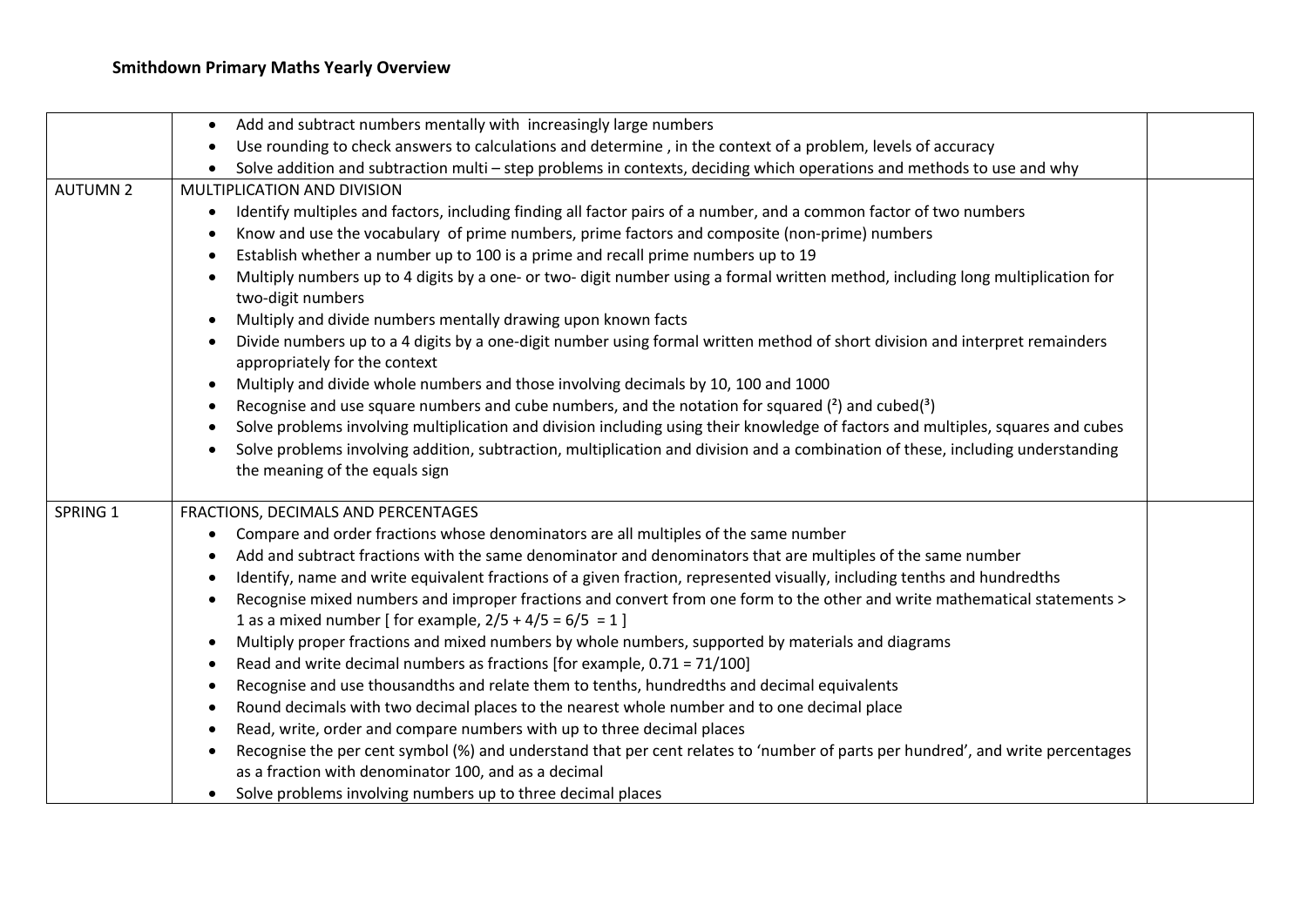|                     | Solve problems involving multiplication and division, including scaling by simple fractions and problems involving simple rates<br>$\bullet$                                                                         |  |
|---------------------|----------------------------------------------------------------------------------------------------------------------------------------------------------------------------------------------------------------------|--|
|                     | Solve problems which require knowing percentage and decimal equivalents of $\frac{1}{2}$ /4 1/5 2/5 4/5 and those fractions with a                                                                                   |  |
|                     | denominator or a multiple of 10 or 25                                                                                                                                                                                |  |
| SPRING <sub>2</sub> | <b>MEASURE</b>                                                                                                                                                                                                       |  |
|                     | Convert between different units of metric measure (for example, kilometre and metre; centimetre and metre; centimetre and<br>$\bullet$<br>millimetre; gram and kilogram; litre and millilitre)                       |  |
|                     | Understand and use approximate equivalences between metric units and common imperial units such as inches, pounds and<br>$\bullet$<br>pints.                                                                         |  |
|                     | Measure and calculate the perimeter of composite rectilinear shapes in centimetres and metres.<br>$\bullet$                                                                                                          |  |
|                     | Calculate and compare the area of rectangles (including squares), and including using standard units, square centimetres (cm2)<br>$\bullet$<br>and square metres (m2) and estimate the area of irregular shapes.     |  |
|                     | Estimate volume [for example, using 1 cm3 blocks to build cuboids (including cubes)] and capacity [for example, using water]<br>$\bullet$<br>Solve problems involving converting between units of time.<br>$\bullet$ |  |
|                     | Use all four operations to solve problems involving measure [for example, length, mass, volume, money] using decimal notation,<br>$\bullet$<br>including scaling.                                                    |  |
|                     |                                                                                                                                                                                                                      |  |
| <b>SUMMER 1</b>     | <b>GEOMETRY</b>                                                                                                                                                                                                      |  |
|                     | Identify 3-D shapes, including cubes and other cuboids, from 2-D representations<br>$\bullet$                                                                                                                        |  |
|                     | Know angles are measured in degrees: estimate and compare acute, obtuse and reflex angles<br>$\bullet$                                                                                                               |  |
|                     | Draw given angles, and measure them in degrees (°) Identify:                                                                                                                                                         |  |
|                     | -angles at a point and one whole turn (total 360°) angles at a point on a straight line and a $\frac{1}{2}$ turn (total 180°)                                                                                        |  |
|                     | -other multiples of 90°                                                                                                                                                                                              |  |
|                     | Use the properties of rectangles to deduce related facts and find missing lengths and angles<br>$\bullet$                                                                                                            |  |
|                     | Distinguish between regular and irregular polygons based on reasoning about equal sides and angles<br>$\bullet$                                                                                                      |  |
|                     | Identify, describe and represent the position of a shape following a reflection or translation, using the appropriate language, and<br>$\bullet$<br>know that the shape has not changed                              |  |
|                     | $\bullet$                                                                                                                                                                                                            |  |
| <b>SUMMER 2</b>     | <b>STATISTICS</b>                                                                                                                                                                                                    |  |
|                     | Solve comparison, sum and difference problems using information presented in a line graph<br>$\bullet$                                                                                                               |  |
|                     | Complete, read and interpret information in tables, including timetables.                                                                                                                                            |  |
|                     | Complete comparison, sum and difference problems using information in tables, including timetables.                                                                                                                  |  |
|                     |                                                                                                                                                                                                                      |  |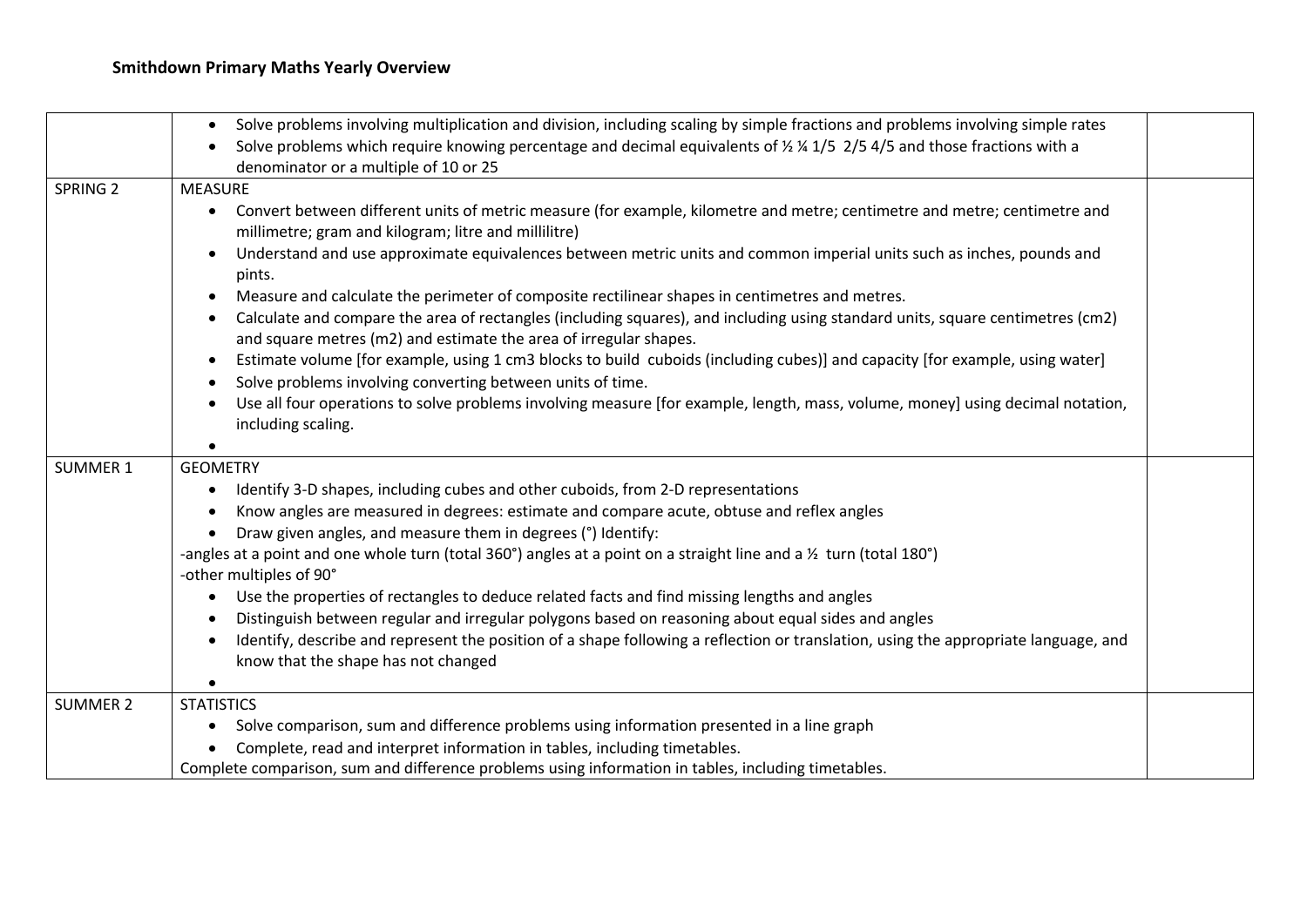|                | <b>YEAR SIX</b>                                                                                                                                                                                                                                                                                                                                                                                                                                                                                                                                                                                                                                                                                                                                                                                                                                                                                                                                                                                                                                                     |  |
|----------------|---------------------------------------------------------------------------------------------------------------------------------------------------------------------------------------------------------------------------------------------------------------------------------------------------------------------------------------------------------------------------------------------------------------------------------------------------------------------------------------------------------------------------------------------------------------------------------------------------------------------------------------------------------------------------------------------------------------------------------------------------------------------------------------------------------------------------------------------------------------------------------------------------------------------------------------------------------------------------------------------------------------------------------------------------------------------|--|
| KPI's          | <b>New Objectives</b>                                                                                                                                                                                                                                                                                                                                                                                                                                                                                                                                                                                                                                                                                                                                                                                                                                                                                                                                                                                                                                               |  |
| <b>AUTUMN1</b> | <b>PLACE VALUE</b>                                                                                                                                                                                                                                                                                                                                                                                                                                                                                                                                                                                                                                                                                                                                                                                                                                                                                                                                                                                                                                                  |  |
|                | Read, write, order and compare numbers to at least 1,000,000 and determine the value of each digit                                                                                                                                                                                                                                                                                                                                                                                                                                                                                                                                                                                                                                                                                                                                                                                                                                                                                                                                                                  |  |
|                | Round any whole number to a required degree of accuracy                                                                                                                                                                                                                                                                                                                                                                                                                                                                                                                                                                                                                                                                                                                                                                                                                                                                                                                                                                                                             |  |
|                | Use negative numbers in context, and calculate intervals across zero                                                                                                                                                                                                                                                                                                                                                                                                                                                                                                                                                                                                                                                                                                                                                                                                                                                                                                                                                                                                |  |
|                | Solve number and practical problems that involve all of the above (number and place value)                                                                                                                                                                                                                                                                                                                                                                                                                                                                                                                                                                                                                                                                                                                                                                                                                                                                                                                                                                          |  |
|                | <b>FOUR OPERATIONS</b><br>Multiply multi-digit numbers up to 4 digits by a two-digit whole number using the formal written method of long multiplication<br>Use their knowledge of the order of operations to carry out calculations involving the four operations<br>Divide number up to 4 digits by a two-digit whole number using the formal written method of long division, and interpret<br>remainders as whole number remainders, fractions or by rounding, as appropriate for the context<br>Divide numbers up to 4 digits by a two-digit number using the formal written method of short division where appropriate<br>interpreting remainders according to the context<br>Perform mental calculations, including with mixed operations and large numbers<br>Use their knowledge of the order of operations to carry out calculations involving the four operations<br>Identify common factors, common multiples and prime numbers<br>Solve addition and subtraction multi-step problems in contexts, deciding which operations and methods to use and why |  |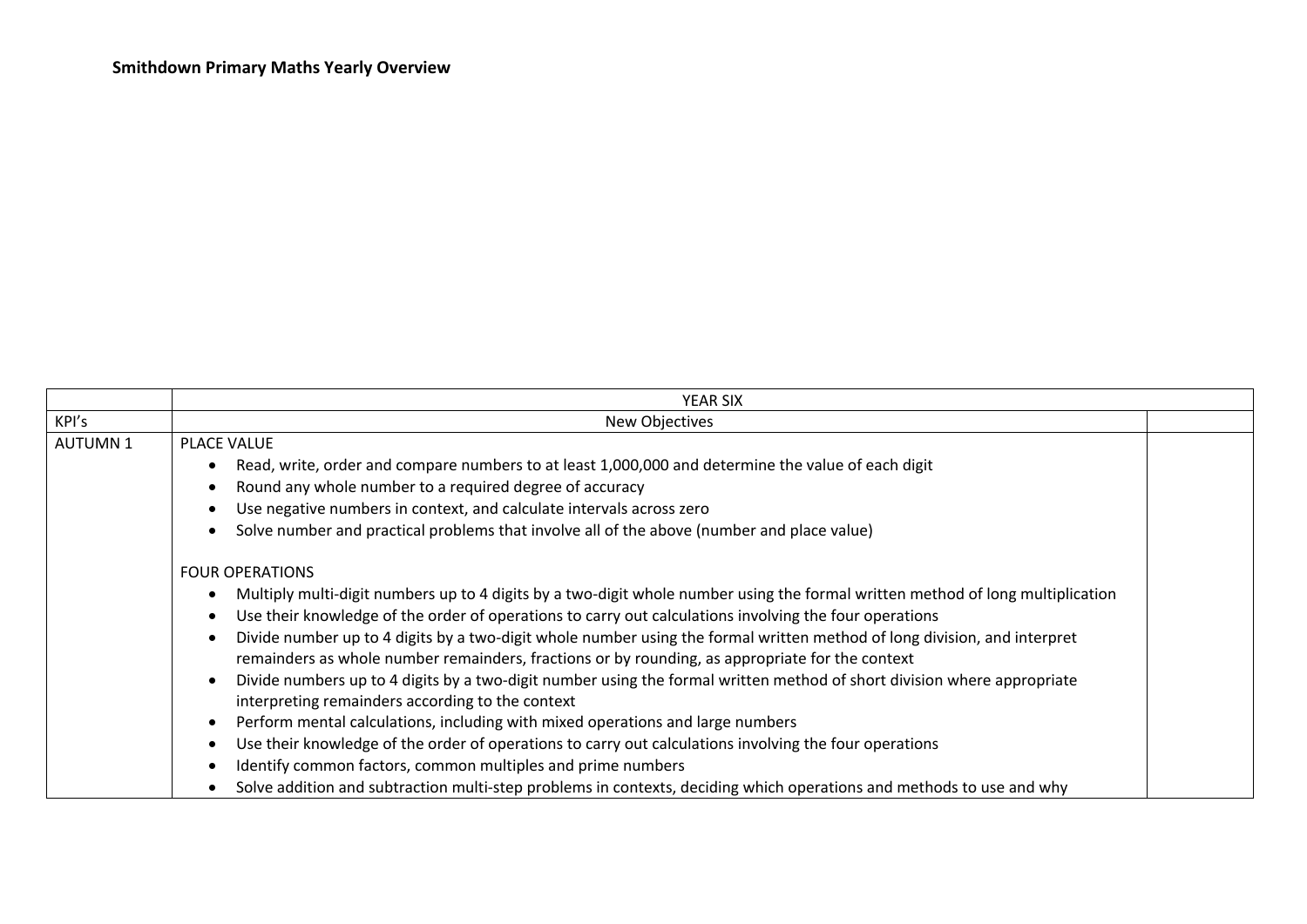|                 | Solve problems involving addition, subtraction, multiplication and division<br>٠<br>Use estimation to check answers to calculations and determine, in the context of a problem, an appropriate degree of accuracy<br>Identify the value of each digit in numbers given to three decimal places and multiply and divide numbers by 10, 100 and 1000<br>giving answers up to three decimal places<br>Multiply one- digit numbers with up to two decimal places by whole numbers                                                                                                                                                                                                                                                                                                                                                                                                                                               |  |
|-----------------|-----------------------------------------------------------------------------------------------------------------------------------------------------------------------------------------------------------------------------------------------------------------------------------------------------------------------------------------------------------------------------------------------------------------------------------------------------------------------------------------------------------------------------------------------------------------------------------------------------------------------------------------------------------------------------------------------------------------------------------------------------------------------------------------------------------------------------------------------------------------------------------------------------------------------------|--|
| <b>AUTUMN 2</b> | <b>FRACTIONS and DECIMALS</b><br>Use common factors to simplify fractions; use common multiples to express fractions in the same denomination<br>٠<br>Compare and order fractions, including fractions > 1<br>Add and subtract fractions with a different denominators and mixed numbers, sing the concept of equivalent fractions<br>Multiply simple pairs of proper fractions, writing the answer in its simplest form for example, $\frac{1}{4} \times \frac{1}{2} = 1/8$<br>Divide proper fractions by whole numbers for example, $1/3 \div 2 = 1/6$<br>$\bullet$<br>Associate a fraction with division and calculate decimal fraction equivalents for example, 0.375 for a simple fraction, for example<br>3/8<br>Use written division methods in cases where the answer has up to two decimal places<br>Recall and use equivalence between simple fraction, decimals and percentages, including in different contexts |  |
| SPRING 1        | PERCENTAGES, RATIO AND PROPORTION<br>Solve problems involving the calculation of percentages (for example, of measures and such as 15% of 360) and the use of<br>$\bullet$<br>percentages for comparison<br>Solve problems involving the relative sizes of two quantities where missing values can be found using integer multiplication and<br>division facts<br>Solve problems involving the calculation involving similar shapes where the scale factor is known or can be found<br>Solve problems involving the calculation of percentages (for example, of measures and such as 15% of 360) and the use of<br>percentages for comparison<br>Solve problems involving unequal sharing and grouping using knowledge of fractions and multiple<br>Solve problems involving the relative sizes of two quantities where missing values can be found by using integer multiplication<br>and division facts                   |  |
|                 | <b>MEASURE</b>                                                                                                                                                                                                                                                                                                                                                                                                                                                                                                                                                                                                                                                                                                                                                                                                                                                                                                              |  |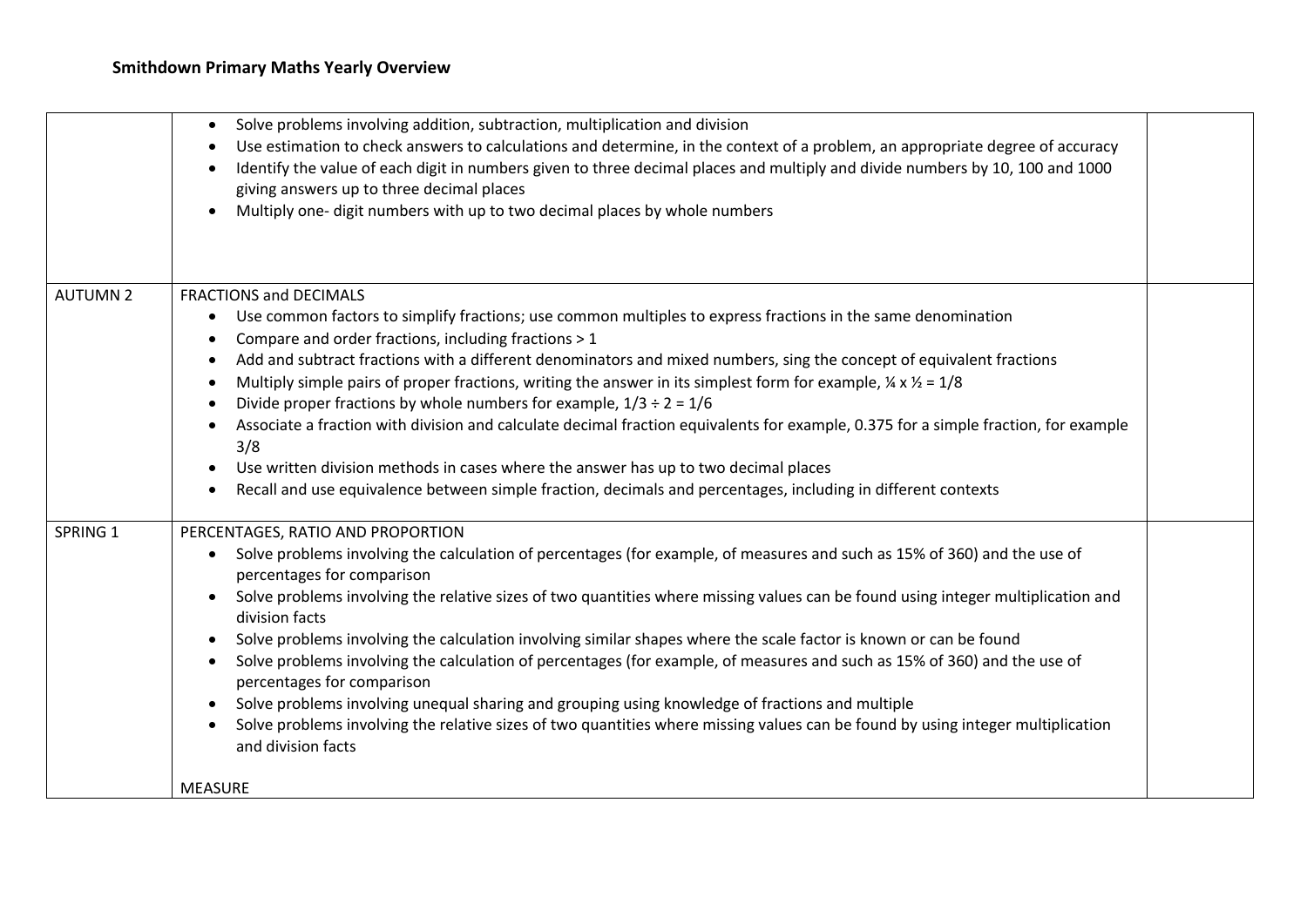|                     | Measure and calculate the perimeter of composite rectilinear shapes in centimetres and metres                                                       |  |
|---------------------|-----------------------------------------------------------------------------------------------------------------------------------------------------|--|
|                     | Use, read, write and convert between standard units, using decimal notation to up to three decimal places.                                          |  |
|                     | Converting measurements of length, mass, volume and time from a smaller unit of measure to a larger unit, and vice versa.                           |  |
|                     | Convert between miles and kilometres                                                                                                                |  |
|                     | Recognise that shapes with the same areas can have different perimeters and vice versa                                                              |  |
|                     | Recognise when it is possible to use formulae for area and volume of shapes                                                                         |  |
|                     | Calculate the area of parallelograms and triangles                                                                                                  |  |
|                     | Calculate, estimate and compare volume of cubes and cuboids using standard units, including cubic centimetres (cm3) and cubic                       |  |
|                     | metres (m3), and extending to other units [for example, mm3 and km3].                                                                               |  |
|                     | Solve problems involving similar shapes where the scale factor is known or can be found                                                             |  |
|                     | Solve problems involving the calculation and conversion of units of measure, using decimal notation up to three decimal places<br>where appropriate |  |
| SPRING <sub>2</sub> | <b>ALGEBRA</b>                                                                                                                                      |  |
|                     | Use simple formulae                                                                                                                                 |  |
|                     | Generate and describe linear number sequences                                                                                                       |  |
|                     | Express missing number problems algebraically                                                                                                       |  |
|                     | Find pairs of numbers that satisfy an equation with two unknowns                                                                                    |  |
|                     | Enumerate possibilities of combinations of two variables                                                                                            |  |
|                     | <b>GEOMETRY</b>                                                                                                                                     |  |
|                     | Draw 2- D shapes using given dimensions and angles                                                                                                  |  |
|                     | Recognise, describe and build simple 3-D shapes, including making nets                                                                              |  |
|                     | Compare and classify geometric shapes based on their properties and sizes and find unknown angles in any triangles,                                 |  |
|                     | quadrilaterals, and regular polygons                                                                                                                |  |
|                     | Illustrate and name parts of circles, including radius, diameter and circumference and know that the diameter is twice the radius                   |  |
|                     | Recognise angles where they meet at a point, are on a straight line, or are vertically opposite, and find missing angles.                           |  |
|                     | Describe positions on the full coordinate grid (all four quadrants)                                                                                 |  |
|                     | Draw and translate simple shapes on the coordinate plane, and reflect them in the axes.                                                             |  |
| <b>SUMMER 1</b>     | <b>STATISTICS</b>                                                                                                                                   |  |
|                     | Interpret and construct pie charts and line graphs and use these to solve problems                                                                  |  |
|                     | Calculate and interpret the mean as an average.                                                                                                     |  |